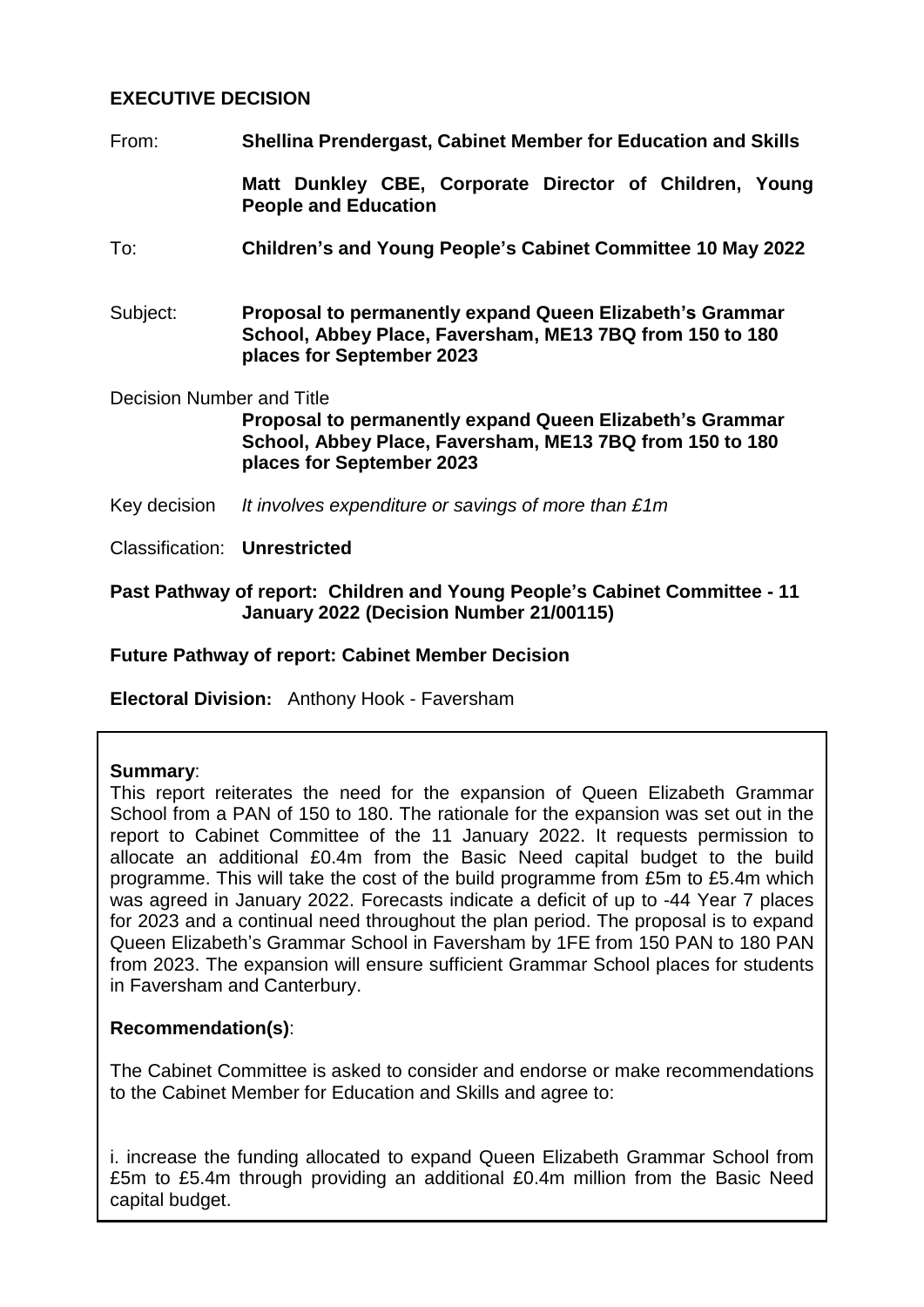ii. Authorise the Director of Infrastructure, Strategic and Corporate Services in consultation with the General Counsel and Director of Education to enter into any necessary contracts / agreements on behalf of the County Council.

iii. Authorise the Director of Infrastructure, Strategic and Corporate Services to be the nominated Authority Representative within the relevant agreements and to enter into variations as envisaged under the contracts. Variations to contract value to be no more than 10% above the capital funding agreed by the Cabinet Member without requiring a new Record of Decision.

#### **1. Introduction**

.

- 1.1 The Commissioning Plan for Education Provision in Kent 2021-25 identified the need to commission additional capacity in the Canterbury and Faversham selective planning group. The Commissioning Plan for 2022-26 forecasts indicate a deficit of up to -44 Year 7 places for 2023 and a continual need throughout the plan period
- 1.2 The increase in the number of births from 2008 to 2012, inward migration and house building has increased the forecast need for both non-selective and selective school places in the Faversham and Swale secondary planning areas.
- 1.3 The tables below show the additional selective places required if no further action is taken across the Canterbury and Faversham selective planning group. (KCP 2022-206) These figures do not include any spare capacity required for in-year admissions, or growth related to housing from any new developments

| <b>Planning</b><br><b>Group</b>        | capacit)<br>2020<br>Ñ | <b>SO</b><br>ន<br>ু<br>N<br><b>CALL</b> | <b>So</b><br>질<br>令<br>$\overline{z}$ | ၓ<br>72<br>코<br>ပ္လ | <b>SO</b><br>Σ3<br>코<br>24 | 20<br>24<br>নি<br><u>بر</u> | 20<br>S5<br>鱼<br>56 | ၵ္သ<br>20<br>ο<br>္က<br>Π<br>ග<br>2<br>ā | ဂ္လ<br>20<br>Ñ<br>ω<br>ō<br>$\overline{\mathbf{8}}$<br>ā | capacity<br>2027<br>$\overline{8}$ |
|----------------------------------------|-----------------------|-----------------------------------------|---------------------------------------|---------------------|----------------------------|-----------------------------|---------------------|------------------------------------------|----------------------------------------------------------|------------------------------------|
| Canterbury &<br>Faversham<br>Selective | 605                   | $-34$                                   | $-29$                                 | -50                 | $-44$                      | $-22$                       | -9                  | $-24$                                    | $-21$                                                    | 615                                |

#### **Year 7 Surplus/Deficit Capacity if No Further Action is Taken**

#### **Years 7-11 Surplus/Deficit Capacity if No Further Action is Taken**

| Planning<br><b>Group</b>               | <u>က</u><br>2020<br>pacity<br>Ñ<br>ᅩ | <b>So</b><br><b>N</b><br>$\mathbf{z}$<br>Ř | 20<br>Ñ<br>নি<br>Ñ | 20<br>22<br>নি<br>က္လ | 20<br>బ్<br>নি<br>$\overline{2}$ | 20<br>ΣĀ<br>Ĵ<br><b>SS</b> | 20<br><b>SS</b><br>$\widehat{\mathbf{J}}$<br>56 | ន<br>20<br>pacity<br>$\overline{8}$<br>নি<br>Ñ | 8<br>Ñ<br>T.<br>ω<br>city<br>$\overline{8}$ | <u>က</u><br><b>SO</b><br>pacity<br>Ñ<br>28 |
|----------------------------------------|--------------------------------------|--------------------------------------------|--------------------|-----------------------|----------------------------------|----------------------------|-------------------------------------------------|------------------------------------------------|---------------------------------------------|--------------------------------------------|
| Canterbury &<br>Faversham<br>Selective | 2,935                                | $-159$                                     | $-143$             | 4157                  | $-170$                           | $-165$                     | $-143$                                          | $-137$                                         | $-106$                                      | 3,075                                      |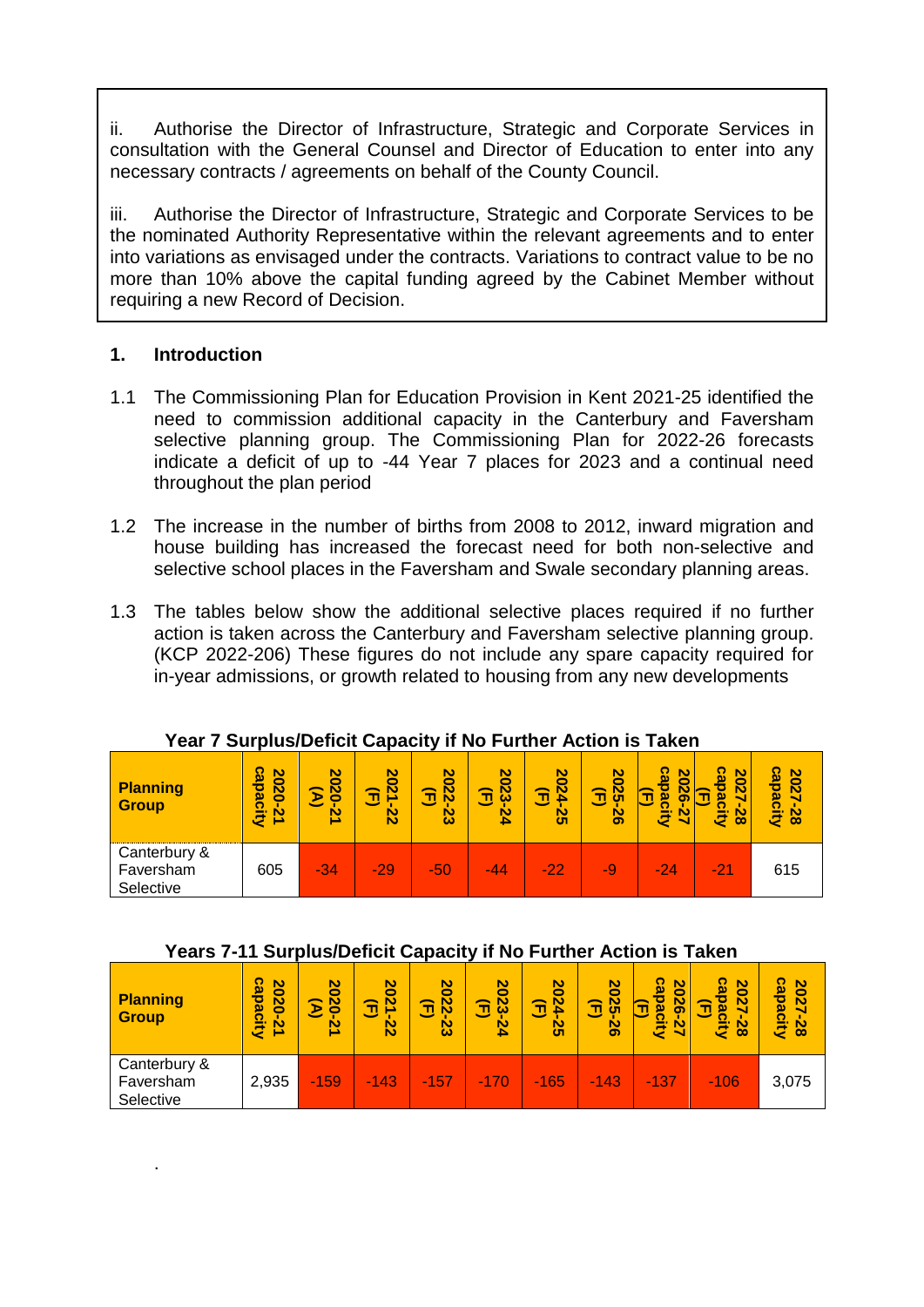## **2. Background**

- 2.1 The increase in the birth rate from 2008 to 2012, inward migration and house building in and around Faversham has increased the forecast need for selective school places in the Canterbury and Faversham selective planning group.
- *2.2* There are four schools in the Canterbury and Faversham selective planning group: Barton Court Grammar School, Simon Langton Girl's Grammar School, Simon Langton Grammar School for Boys and Queen Elizabeth's Grammar School. Simon Langton Girls Grammar school has recently been rebuilt through the DfE Priority School Build Programme. Simon Langton Grammar School for Boys has a current build programme to facilitate their expansion to 5 forms of entry and Barton Court Grammar school was expanded to 5 forms of entry in 2017 and is at capacity on their site.
- 2.3 The outcome of the consultation was reported to the January 2022 Children's, Young People and Education Cabinet Committee.
- *2.4* The report taken to the Children and Young People's and Education Cabinet Committee on 22 January 2022 agreed to the allocation of funding of £5m (Decision Number 21/00115) stated:

*The proposal will deliver a programme that provides the additional general and specialist accommodation required to meet the additional pupil place need. The funding allocation will be subject to a contractual agreement between KCC and the Trust to expand permanently by 1 form of entry from September 2023.The £5m has been agreed based on a curriculum and space needs analysis of the school's current accommodation and this figure is in line with the DfE's benchmark figures for an expansion of a secondary school by 1FE. Queen Elizabeth's Grammar School has agreed to deliver, and project manage the programme. The capital allocation of £5.m is for a school delivered project providing the additional general and specialist classrooms to meet the additional pupil place need.*

2.5 The proposal has since been developed further by the school and the cost for the project has now been revised following detailed feasibility. The cost has increased from £5 m to £5.4m and the additional funding of £0.4m is due to the increase in cost of materials and labour.

## **3. Financial Implications**

- 3.1 The additional capital allocation of £0.4m, taking the cost of the build project from £5m to £5.4m, will enable the delivery of a programme that will provide the additional general and specialist classrooms to meet the additional pupil place need. Developer Contributions amounting to £1,118,815.27 have been requested towards Queen Elizabeth Grammar expansion. Of this £70,315.20 has been received. £1,058,500.00 has been requested but is currently unsecured.
- 3.2 The school will receive increased revenue funding through their Delegated Budget. The rising rolls will be protected in line with KCC Growth Funding Policy. Revenue funding will also be allocated to enable the school to resource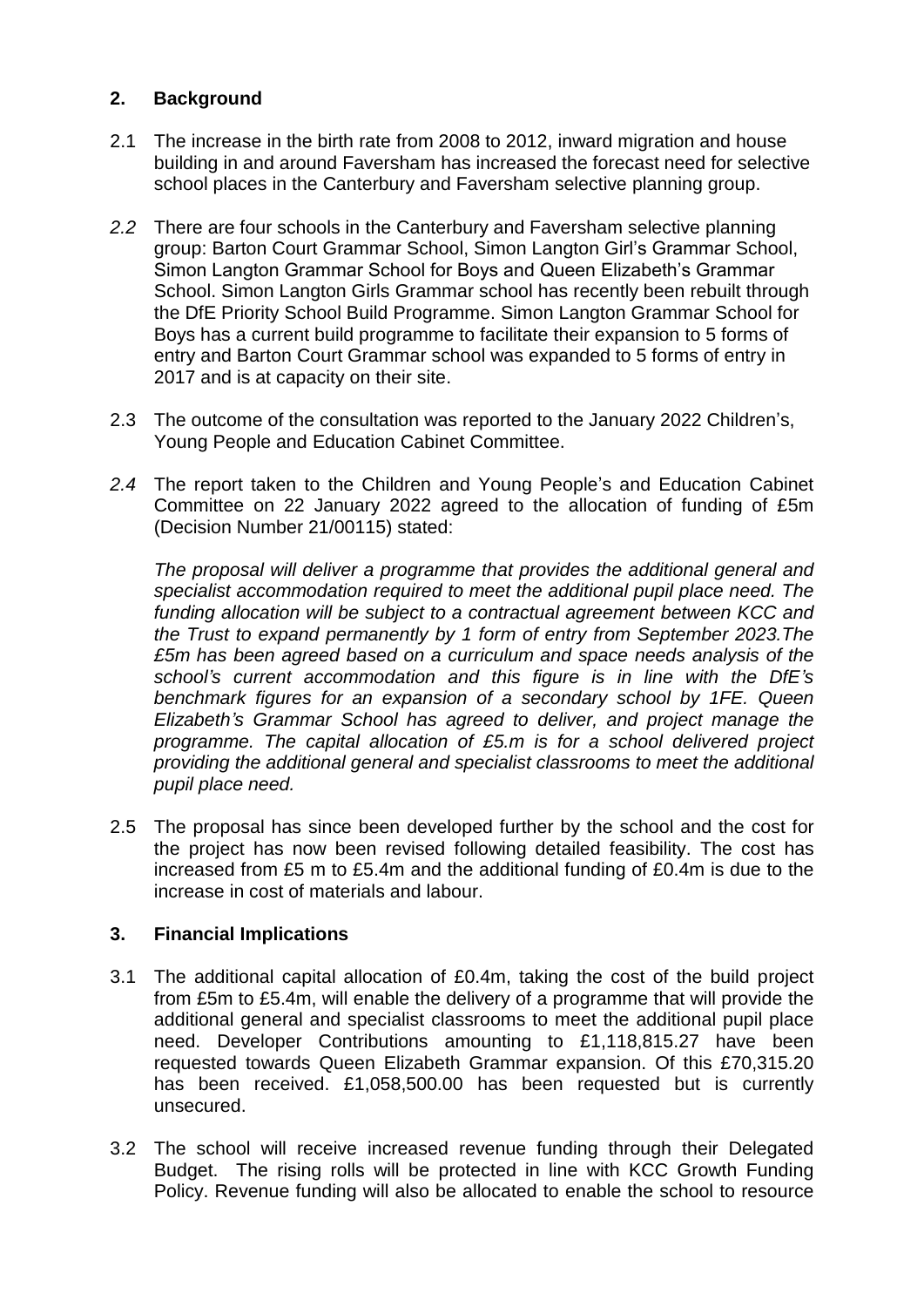each new classroom as they come online. At present this is at a value of £6,000 per classroom.

## **4. Legal implications**

- 4.1 The funding allocation is subject to a contractual agreement between KCC and the Trust to offer of 180 Year 7 places from September 2023. The school's current published admission number (PAN) is 150.
- 4.2 Queen Elizabeth Grammar School will be required to complete and submit a fast track Business Case to the ESFA regarding the expansion of the school by 1FE once planning permission has been granted.
- 4.3 The provision of sufficient school places is a statutory duty and contributes to the Strategic Business Plan Priorities to ensure that "Children and Young People in Kent get the best start in life".

# **5. Equalities implications**

- 5.1 An Equality Impact Assessment has been produced and the assessment identified the following positive impacts:
	- Sufficient year 7 places will be provided for September 2023 intake.
	- Year 7 pupils will be able attend grammar school provisions in their locality
	- More pupils will be able to attend a good or outstanding school.

No adverse impacts were identified during the assessment.

## **6. Other corporate implications**

6.1 None identified.

## **7. Governance**

7.1 The Officer Scheme of Delegation; under Appendix 2 part 4 of the Council's Constitution provides a clear and appropriate link between this decision and the actions needed to implement it. For information it is envisaged, if the proposal goes ahead, that the Director of Education will sign contracts on behalf of the County Council.

## **8. Conclusions**

8.1 Without the additional selective capacity created by the permanent expansion at Queen Elizabeth's Grammar School, there will not be sufficient Year 7 grammar places available in the Canterbury and Faversham selective planning to meet the predicted demand. This would result in children having to travel to other districts or planning groups for their Grammar education and would further increase transport costs for KCC.

## **9. Recommendation(s):**